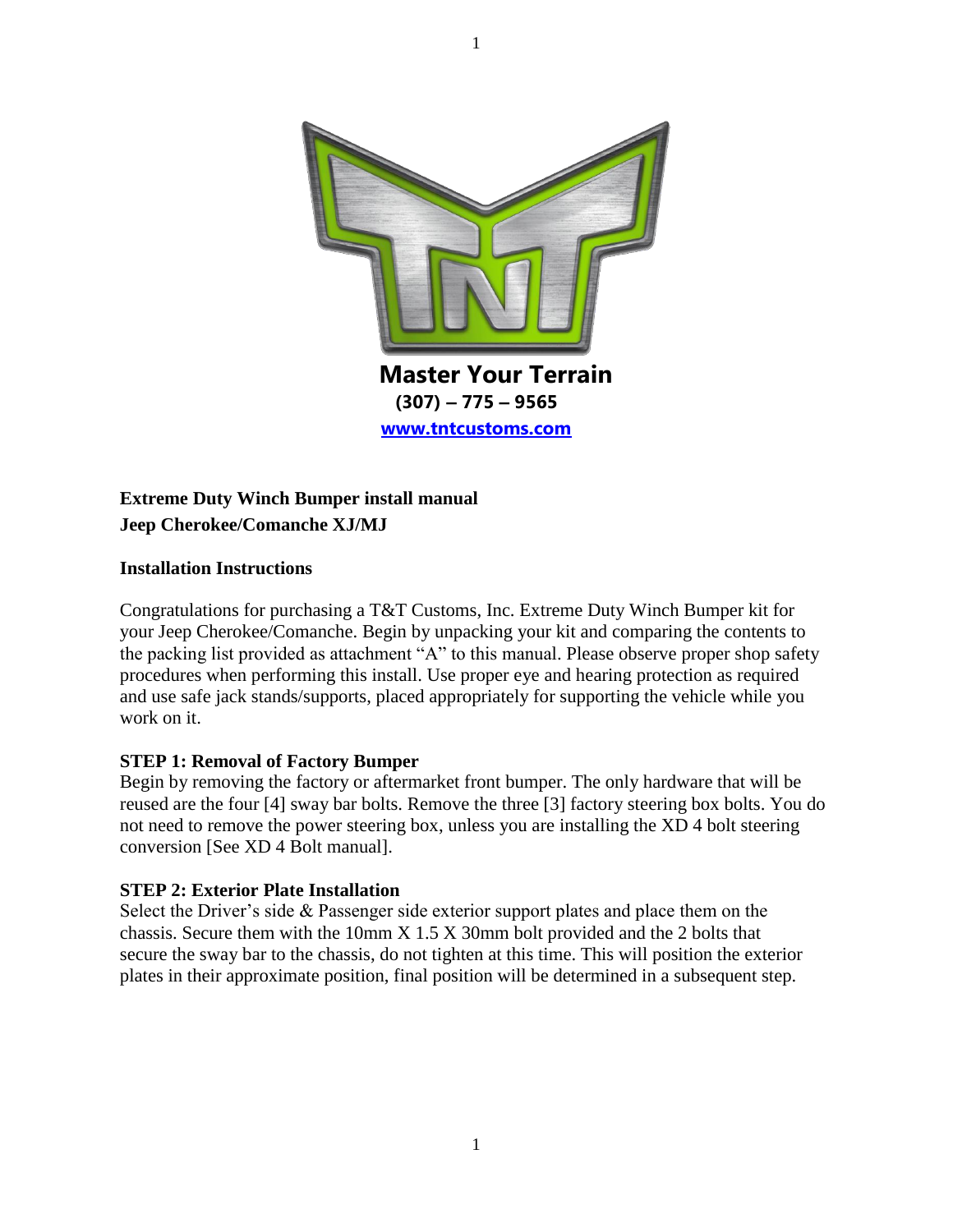#### **STEP 3: Inner Plate Installation**

*Note: If you purchased the inner steering plate you will now install it. If you are retaining the stock aluminum spacer some steps may not apply*.

Remove the factory aluminum spacer. Place a 1.00 x .250" Crush sleeve in the hole located between the three steering box bolts. Install the new inner steering plate. Secure the inner steering plate by installing a 7/16" x 3.5" Grade 5 bolt [with washers] from the inside of frame through the hole with the crush sleeve in it. The power steering box may need to be moved out of the way to do this.

*Note: This bolt must be installed this way, or it will interfere with the steering box*

#### **STEP 4: Hardware installation**

Now that you have secured both inner and outer plates install the remaining hardware. The 0.75 x .120" Crush sleeves are to be installed in the rear-most outer plate location [Driver and Passenger side]. Reattach the steering box with the 7/16" Grade 8 bolts. Once you have the remainder of the hardware installed on the outer plates, tighten and torque everything. Tighten the steering box bolts to 65 ft-lbs and all remaining hardware to 35 ft-lbs.

#### *.* **STEP 5: Bumper Installation**

Both exterior plates, as well as the interior plate should now be installed. If you are attaching a winch to the bumper it is *highly* recommended that you install it prior to installing the bumper. A test fit may be required before hand to make sure the winch clears the grill. Now [*with the help of an assistant*] locate the 7/16" x 1" bolts, nuts, and washers. Install the bumper over the exterior plates, and loosely install the hardware.

Once all of the hardware is installed, and the bumper is level, tighten all hardware.